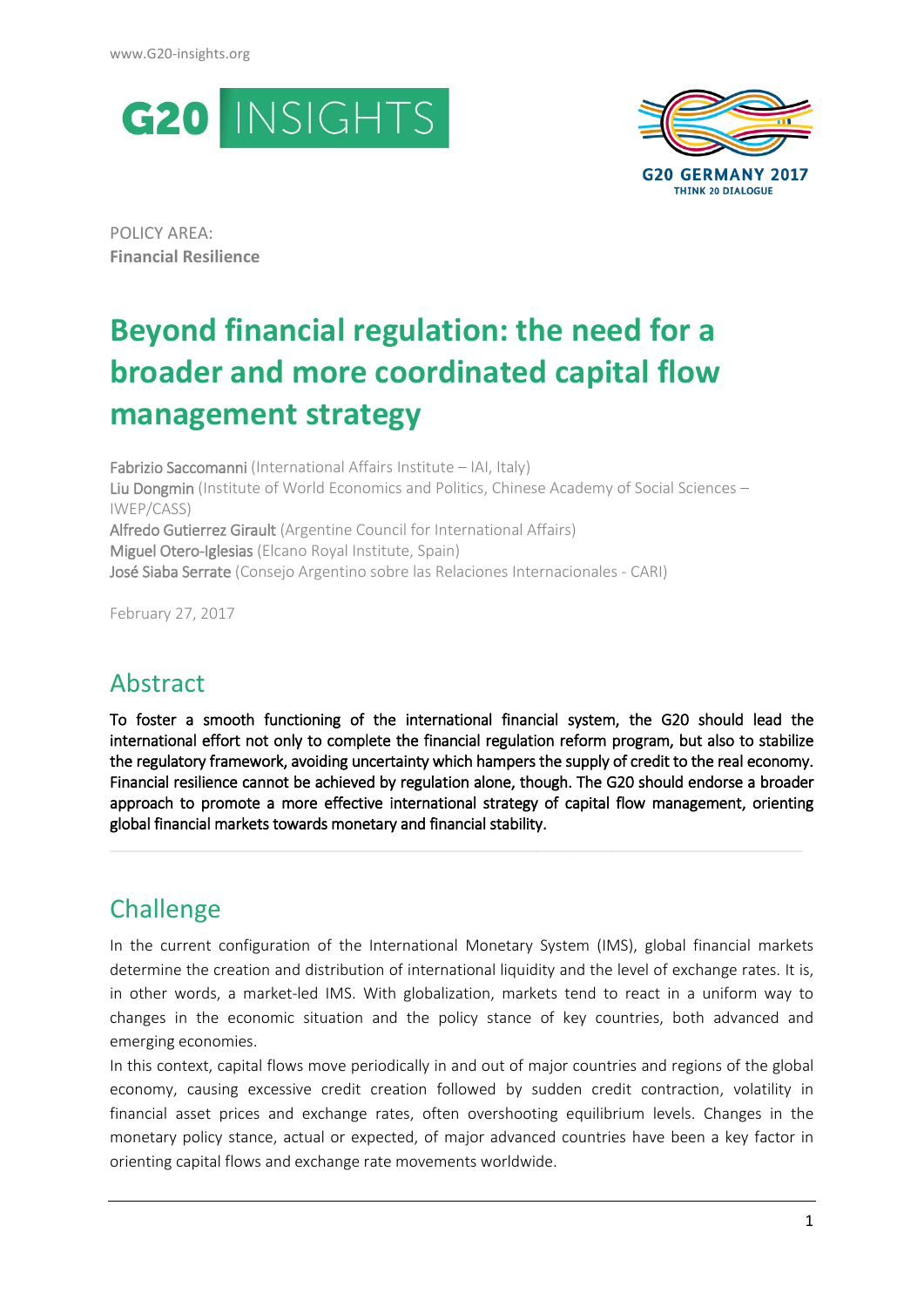These features of the market-led IMS have become more visible in the current economic juncture characterized by slow growth, low inflation and by interest rates in major countries close to the zero lower bound. The widespread recourse to quantitative easing monetary measures has magnified the impact of monetary spillovers on exchange rates, in turn influencing global capital flows. The prospect of a reversal in the monetary stance of the US has led in the past to a frantic search for safe assets which has caused disproportionate changes in exchange rates and asset prices in Emerging Market Economies (EMEs). More tensions could materialize as US monetary is gradually tightened.

Monetary spillovers, currency wars and cycles of financial boom and bust have thus become the main issues of contention in the fora of international cooperation. The policy response to the current situation of financial instability has in fact been quite differentiated within the G20. On the one hand, the G7 countries have reaffirmed their conviction that monetary policy should be oriented towards meeting domestic objectives, that exchange rates should not be targeted and that greater transparency and better communication of policy stances should be sufficient to prevent excessive volatility and disorderly movements of exchange rates. This implies that each country should aim at keeping its own "house in order", allowing floating exchange rates and free capital mobility to play their role in the adjustment of payment imbalances. In addition, more effective regulation and macroprudential policies should limit the risk of financial instability. On the other hand, EMEs have in general taken a more "interventionist" approach. While aiming at keeping the "house in order", they have resorted to capital controls and foreign exchange market interventions to limit capital inflows and the appreciation/depreciation of their currencies. In this way, they have accumulated large holdings of official reserves as a precautionary buffer against sudden capital outflows.

#### Proposal

1. The divergence of approaches followed by the most important mermbers of the G20 does not ensure an efficient management of the IMS and entails significant risks of trade and financial protectionism. Large exchange market intervention or exchange rate movements have led to reciprocal accusations of "currency manipulation" or "competitive monetary easing" with the risk of paving the way to retaliatory actions or countervailing measures of all kinds. Even macroprudential policies have been implemented in ways that tend to "ring fence" domestic banking and financial sectors.

The G20 has so far been unable to reconcile these different approaches. In its pronouncements, the G20 has so far attempted to paper over the differences, blending language from the two positions. In the work conducted so far under the aegis of the G20 by the IMF, the OECD and the BIS the emphasis has been placed on the need for individual countries to adapt their economies to stregthen their resilience and their capacity to absorb and quickly recover from adverse shocks, both real and financial. The contributions of these institutions, however, reveal significant differences of approach. The OECD believes that the benefits of free capital mobility outweigh the cost of financial instability and puts the emphasis on structural reforms to increase the resilience of productivity, jobs, financial structures and institutions. The BIS stresses the need to manage the financial cycle in order to counter the built-up of financial imbalances and currency mismatches and suggests that countries establish a macro-financial stability framework, encompassing prudential, monetary and fiscal policies, together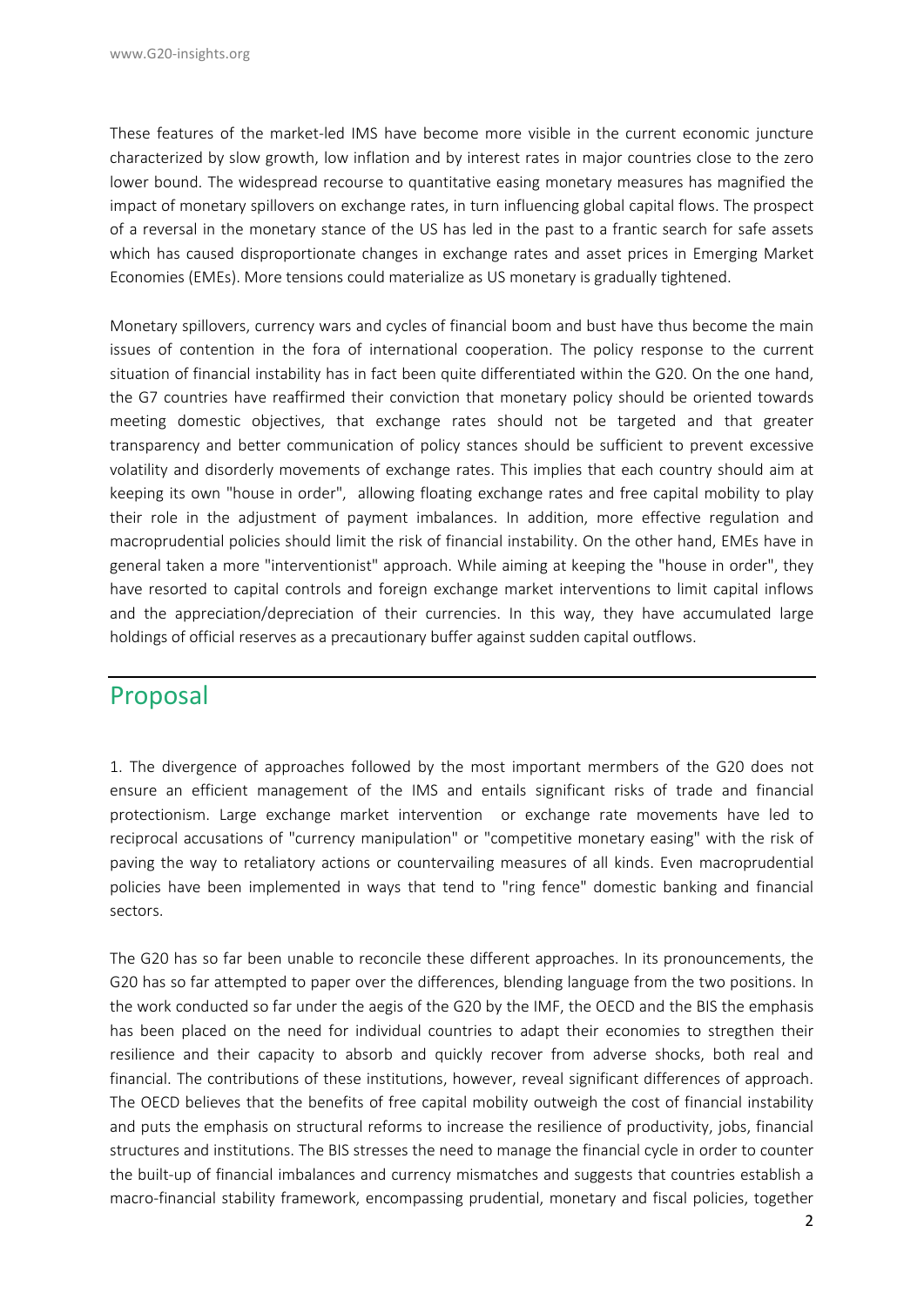with structural policies to foster the flexibility of labor and product markets. The IMF shares most of these policy prescriptions, but undelines the need to strengthen the international monetary system in order to manage the risks confronting the global economy; this implies multilaterally coordinated efforts to enhance the effectiveness of national policies and to build a more coherent global financial safety net.

2. A new, unified, approach to these issues is required. The G20, as the "premier forum for international cooperation" should not limit its role to giving advice to individual member countries or to promoting a stregthening of financial regulation.

The G20 should give a mandate to the three institutions to devise a unified approach to monitor potential sources of international financial instability and to promote coordinated policy responses to forestall the outburst of major financial crises. The coordinated strategy may involve the use of macroprudential, monetary and fiscal policies and capital flow management measures. The G20 should in this way perform the task of providing a "multilateral forward guidance" to financial markets, signalling the determination to counter unwarranted changes in market interest rates and exchange rates, which may give rise to destabilizing capital movements.

Further proposals expressed by the Task force to improve financial resilience are:

- Establishing a star-shaped currency swap system based on five currencies (US dollar, euro, renmibi, sterling and yen) in the SDR basked centered around the IMF. This would help to build a more multiple IMS, preventing global liquidity risk and enhancing the global financial stability (Liu Dongmin).

- Developing some indicators of optimun sterilization rate to be targeted by Centrals Banks. In a context of strong capital inflows, countries may use sterilization as a tool to prevent domestic currency appreciation. If not used in a sustainable economic policy's prudential framework, this tool could mask economic imbalances and generate bubbles. To prevent these risks, the IMF should develop indicators such as a Reserve Adequacy Ratio (RAR), to be published monthly or quarterly. This ratio could be elaborated in each country following a common method indicated by the IMF or it could be calculated directly by the IMF for all countries. More ambitiously, national governments could use this kind of indicators to limit the use of sterilization policies by Central Banks. (Alfredo Gutierrez Girault).

- Enhancing the role of IMF as a lender of last resort by increasing significantly its resources, which are no longer adequate despite the recent reform (José Siaba Serrate).

- Establish a joint study group to analyse whether the current fractional banking system, in which commercial banks create money endonegously, is a sustainable arrangement, or prone to generate periodic credit-fuelled and therefore debt-based growth cycles that are inherently unstable. If the latter were found to be the case, this joint group should come with recommendantions on how to tackle this source of instability, which has national origins but international effects, in the form of the aforementioned destabilizing capital flows (Miguel Otero-Iglesias).